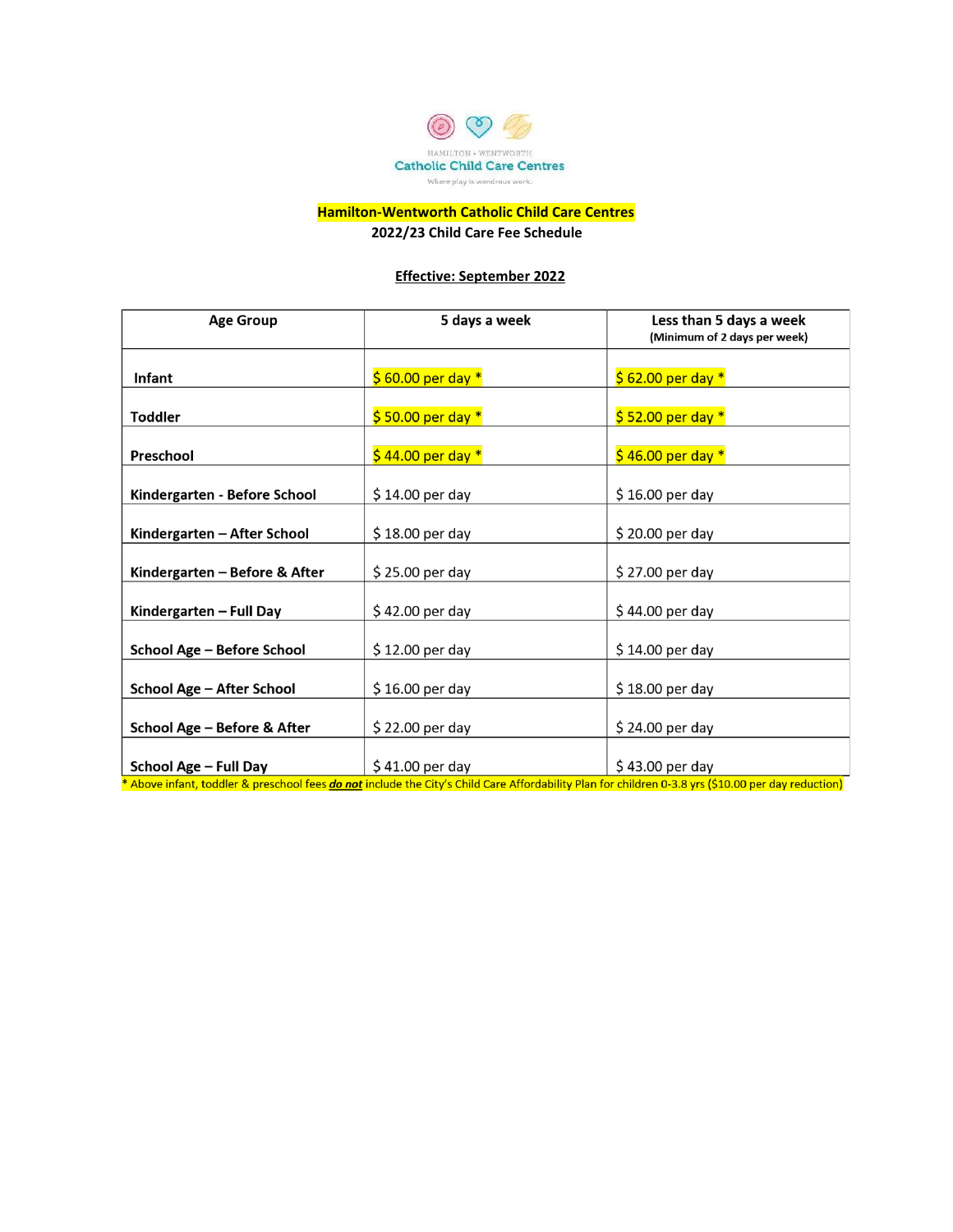

## **Jamesville Bennetto Early Learning and Child Care Centre St. Lawrence CES 2022/23 Child Care Fee Schedule**

## **Effective: September 2022**

| <b>Before School Only</b>                | $$10.10$ per day |
|------------------------------------------|------------------|
|                                          |                  |
| <b>After School Only</b>                 | $$18.18$ per day |
|                                          |                  |
| <b>Before &amp; After School</b>         | $$25.25$ per day |
|                                          |                  |
| <b>Full Non-Instructional School Day</b> | \$40.40 per day  |



**Heritage Green Child Care Inc St. James CES 2022/23 Child Care Fee Schedule** 

 **Effective: September 2022**

| <b>Before School</b>           | $$10.00$ per day |
|--------------------------------|------------------|
|                                |                  |
| <b>After School</b>            | \$17.00 per day  |
|                                |                  |
|                                |                  |
| <b>Before and After School</b> | $$24.00$ per day |
|                                |                  |
| Kindergarten PA Days / Camp    | \$42.00 per day  |
|                                |                  |
| School Age PA Days / Camp      | $$40.00$ per day |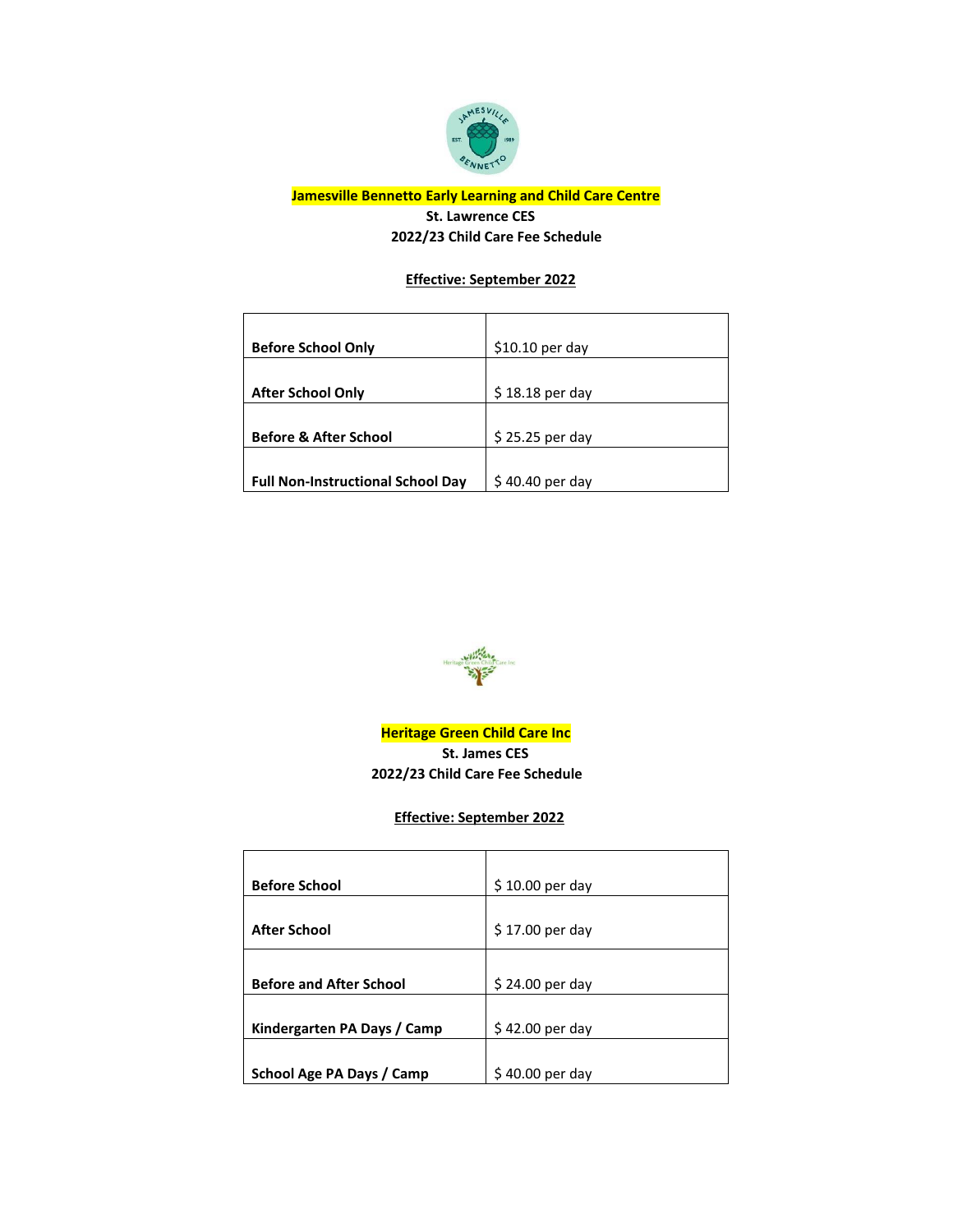

# **Today's Family**

## **St. Augustine CES 2022/23 Child Care Fee Schedule**

## **Effective: September 2022**

| <b>Toddler</b>                                | \$53.35 per day   |  |
|-----------------------------------------------|-------------------|--|
|                                               |                   |  |
| Preschool                                     | \$43.30 per day   |  |
|                                               |                   |  |
| Kindergarten - Before School                  | \$15.05 per day   |  |
|                                               |                   |  |
| Kindergarten - After School                   | \$19.30 per day   |  |
|                                               |                   |  |
| <b>K PA Days (location to be determined)</b>  | \$45.35 per day   |  |
|                                               |                   |  |
| School Age - Before School                    | \$12.20 per day   |  |
|                                               |                   |  |
| School Age - After School                     | $$16.45$ per day  |  |
|                                               |                   |  |
| <b>SA PA Days (location to be determined)</b> | \$44.05 per day   |  |
|                                               |                   |  |
| Kinder Camp Program                           | \$227.50 per week |  |
|                                               |                   |  |
| <b>Adventure Camp Program</b>                 | \$220.50 per week |  |
|                                               |                   |  |
| <b>Camp Extreme Program</b>                   | \$220.50 per week |  |
|                                               |                   |  |
| <b>LIT Program</b>                            | \$137.00 per week |  |

\*Camp locations to be determined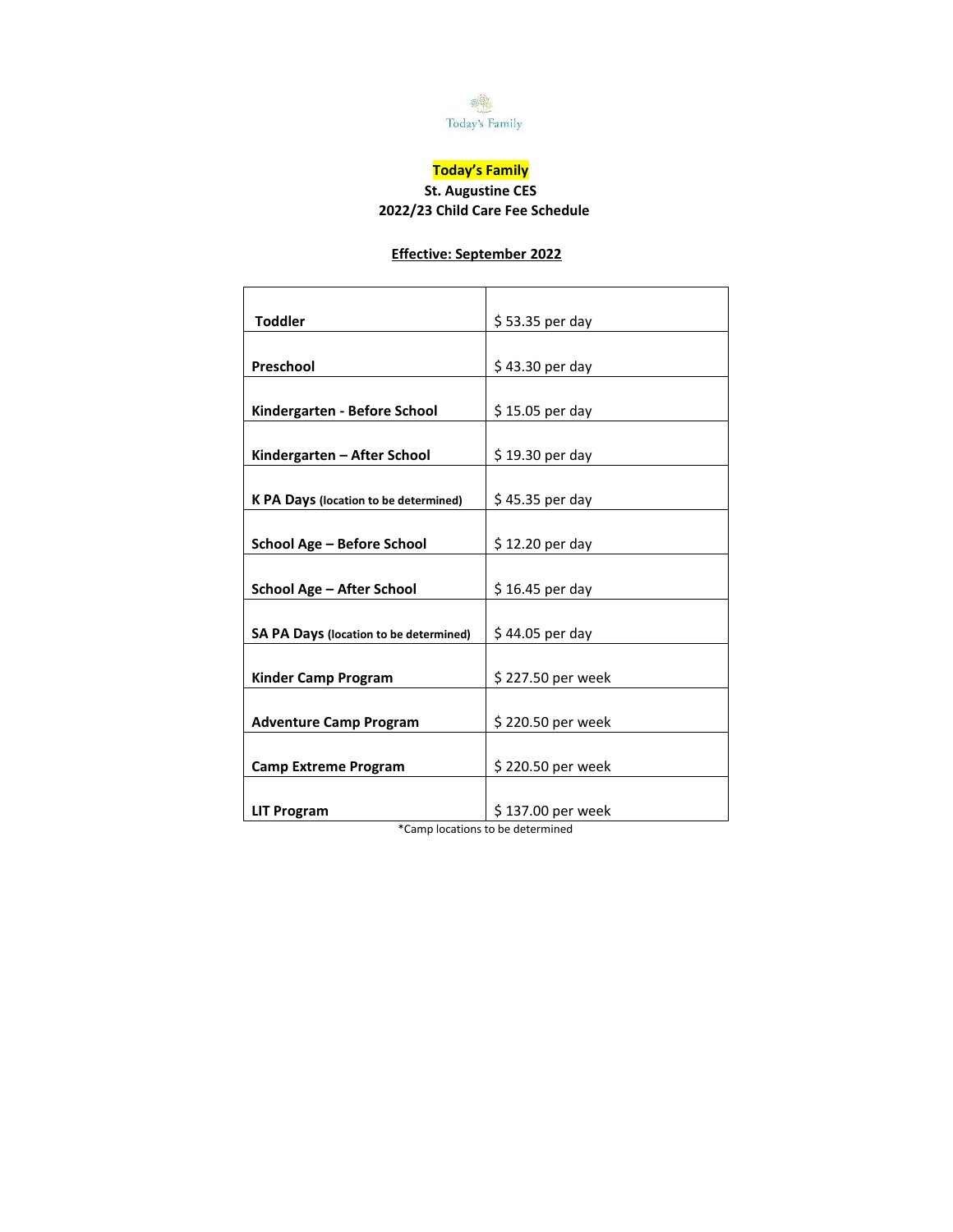

### **St. Joachim's Children's Centre St. Joachim CES 2022/23 Child Care Fee Schedule**

#### **Effective: September 2022**

The chart below indicates the increase of fees starting January 1/2022. The child care affordability plan has been extended into 2022, the daily fee will be \$34.00 for preschool age and \$165.00 for the weekly fee.

| Age Group                   | Per day *                                                                | Weekly*- FULL TIME                                                    |
|-----------------------------|--------------------------------------------------------------------------|-----------------------------------------------------------------------|
| Preschool                   | \$44.00 per day $*/$<br>\$34.00 with the childcare<br>affordability plan | \$215.00/<br>\$165.00 a week with the childcare<br>affordability plan |
| Kindergarten-Before School  | $$14.00$ per day*                                                        |                                                                       |
| Kindergarten- After School  | $$18.00$ per day*                                                        |                                                                       |
| Kindergarten-Before & After | $$25.00$ per day*                                                        |                                                                       |
| Kindergarten- Full Day      | \$42.00 per day*                                                         |                                                                       |
| School-Age- Before School   | $$12.00$ per day*                                                        |                                                                       |
| School-Age- After School    | $$16.00$ per day*                                                        |                                                                       |
| School-Age- Before & After  | $$22.00$ per day*                                                        |                                                                       |
| School-Age- Full Day        | $$41.00$ per day*                                                        |                                                                       |